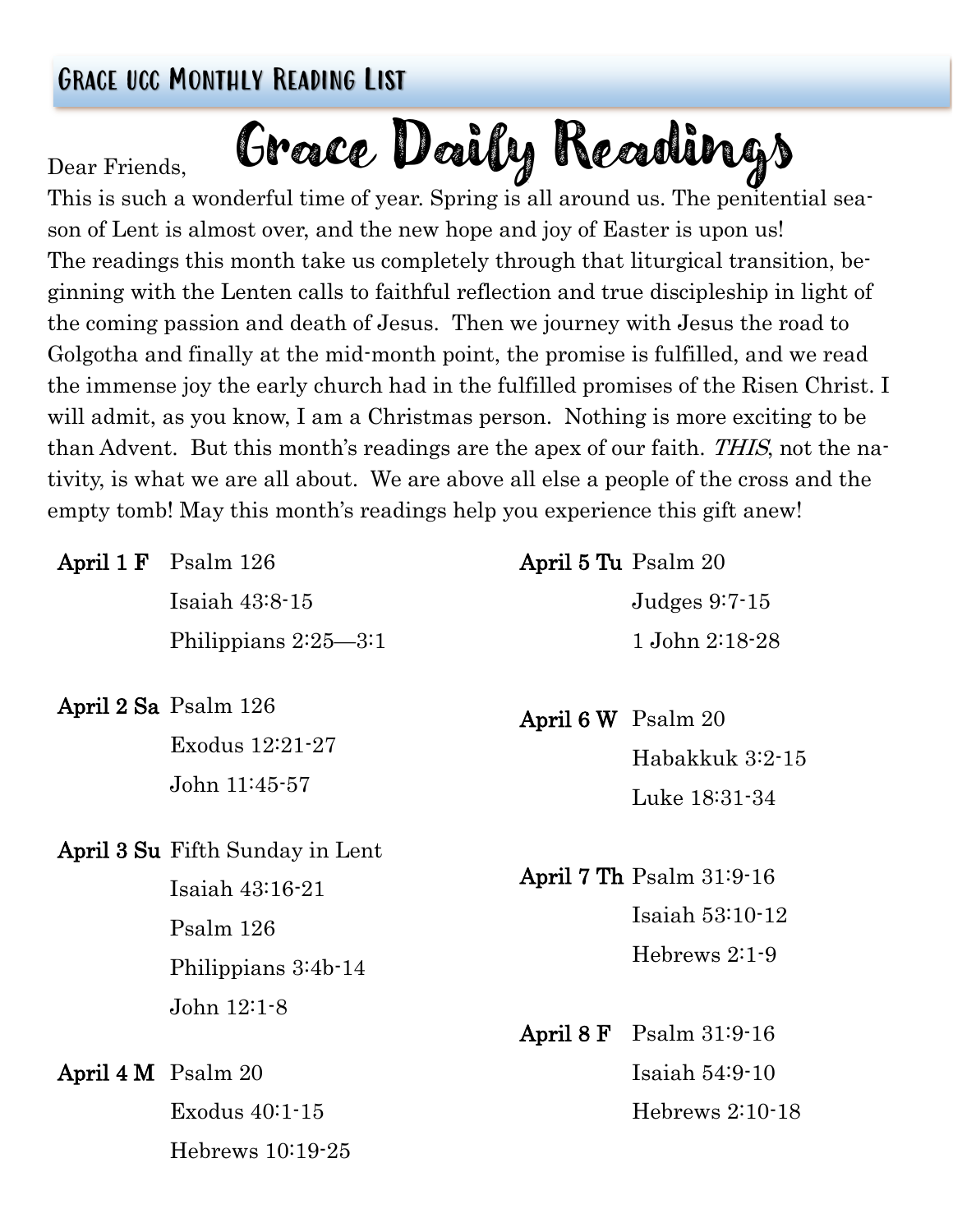April 9 Sa Psalm 31:9-16

Leviticus 23:1-8 Luke 22:1-13

#### April 10 Su Palm/Passion Sunday

Palms Psalm 118:1-2, 19-29 Luke 19:28-40 Passion Isaiah 50:4-9a Psalm 31:9-16 Philippians 2:5-11 Luke 22:14—23:56 or Luke 23:1-49

### April 11 Monday of Holy Week

Isaiah 42:1-9 Psalm 36:5-11 Hebrews 9:11-15 John 12:1-11

#### April 12 Tuesday of Holy Week

Isaiah 49:1-7 Psalm 71:1-14 1 Corinthians 1:18-31 John 12:20-36

#### April 13 Wednesday of Holy Week

Isaiah 50:4-9a Psalm 70 Hebrews 12:1-3 John 13:21-32

The Triduum (3 days)

#### April 14 Holy Thursday

Exodus 12:1-4 [5-10] 11-14 Psalm 116:1-2, 12-19 1 Corinthians 11:23-26 John 13:1-17, 31b-35

# April 15 Good Friday

Isaiah 52:13—53:12 Psalm 22 Hebrews 10:16-25 or Hebrews 4:14-16; 5:7-9 John 18:1—19:42

# April 16 Holy Saturday Job 14:1-14 Psalm 31:1-4, 15-16 1 Peter 4:1-8 Matthew 27:57-66 or John 19:38-42

# April 17 Easter Day

Acts 10:34-43 Psalm 118:1-2, 14-24 or Acts 10:34-43 John 20:1-18 or Luke 24:1-12

April 18 MPsalm 118:1-2, 14-24 Joshua 10:16-27 1 Corinthians 5:6b-8